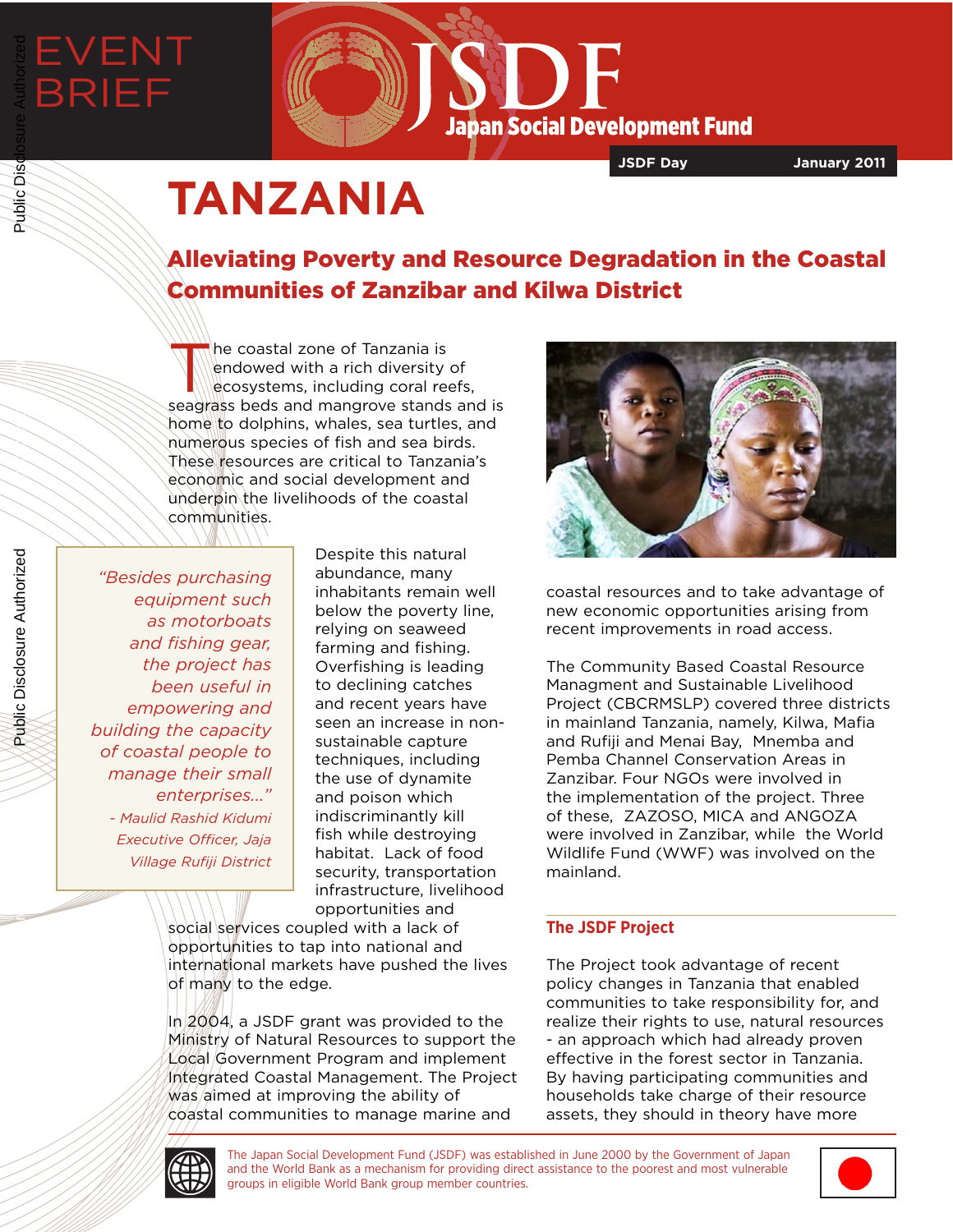incentive to improve their livelihoods through their efficient and sustainable use. The Project had three components:

**1. Awareness Raising and Capacity Building for Coastal Communities**: Participatory Rural Appraisal (PRA) methodologies were used to raise awareness about environmental management. These included demonstrations of best practice, cause and effect relationships, and the identification of profitable activities for improving livelihoods. A Coast-watch Network was established as a pilot, aimed at testing self-regulation mechanisms to deal with outside pressures on natural resources. The network was voluntary and was supported by the local authorities. The JSDF grant financed communication tools, such as radios, binoculars, and cameras, and small boats for patrol activities. All equipment procured was owned by the District governments and provided to the villages through a contractual agreement. Training was made available on a demand-driven basis to villagers and included resource planning, coastal and fisheries management policies and, livelihood skills with an emphasis on the sustainable use of coastal resources.

#### **2. Collaborative Fisheries Management Plans**

**(CFMP)**: This component aimed to prepare and implement collaborative fisheries management Plans (CFMP) in participating villages. These plans would form a foundation for the Government's Integrated Resource Management initiative and would help to improve governance and institutional performance by reducing exploitation of village resources by outsiders, while drawing attention to the trade-offs between sustainable use and conservation. The plans were to be prepared by fishing communities with the participation of locally recruited fisheries planning teams. As well as providing a framework for local fishermen to collectively establish community-based fisheries management and promote sustainable practices, the plans would also identify and assess broader coastal management issues and define measures to address them. Once agreed, the plans would be submitted to the District Executive Directors and relevant Department Directors for formal endorsement and national funding.



**3. Promoting Sustainable Use of Natural Resources:** This component tested innovative approaches to social development in poor coastal communities. Successful approaches would then be replicated on a larger scale through the Marine and Coastal Environment Management Project (MACEMP) and Tanzania Social Action Fund Project. The component focused on subgroups and individual households within each community and aimed to: (i) improve the business environment to help communities link to national, regional and global markets - to facilitate the establishment of effective partnerships between local communities and private traders and value-added processing enterprises seeking a supply of higher quality raw materials, and (ii) provide business development services aimed at the sustainable use of natural resources.

#### **Results**

According to an independent evaluation, the beneficiaries reported that JSDF supported activities had considerably enhanced awareness of resource management within communities and the importance of conserving the coastal and marine environment. The primary achievements included:

• **Awareness and Capacity Building for Coastal Communities:** About 70 villages benefited from capacity building. As well as formal training, beneficiaries reported improved awareness of the links between the environment, resource use and poverty eradication. The project also improved social networking, group collaboration and de-

> veloped organizational skills. In addition, the evaluation found that the project has contributed to positive improvements in the social position of women in the beneficiary communities. As well as economic benefits, and new activities (e.g. fishing) women reported having an improved say in family affairs.

#### **Project Data**

Implementing Agency: Ministry of Natural Resources and Tourism CSOs Engaged in Implementation: Zanzibar Zoological Society (ZAZOSO), Misali Conservation Area (MICA), Association for Non Governmental Organizations in Zanzibar (ANGOZA) and World Wildlife Fund (WWF) Grant (TF053440) Amount: US\$1,818,173 Implementation Period: 07/06/2004 *to 06/30/2009*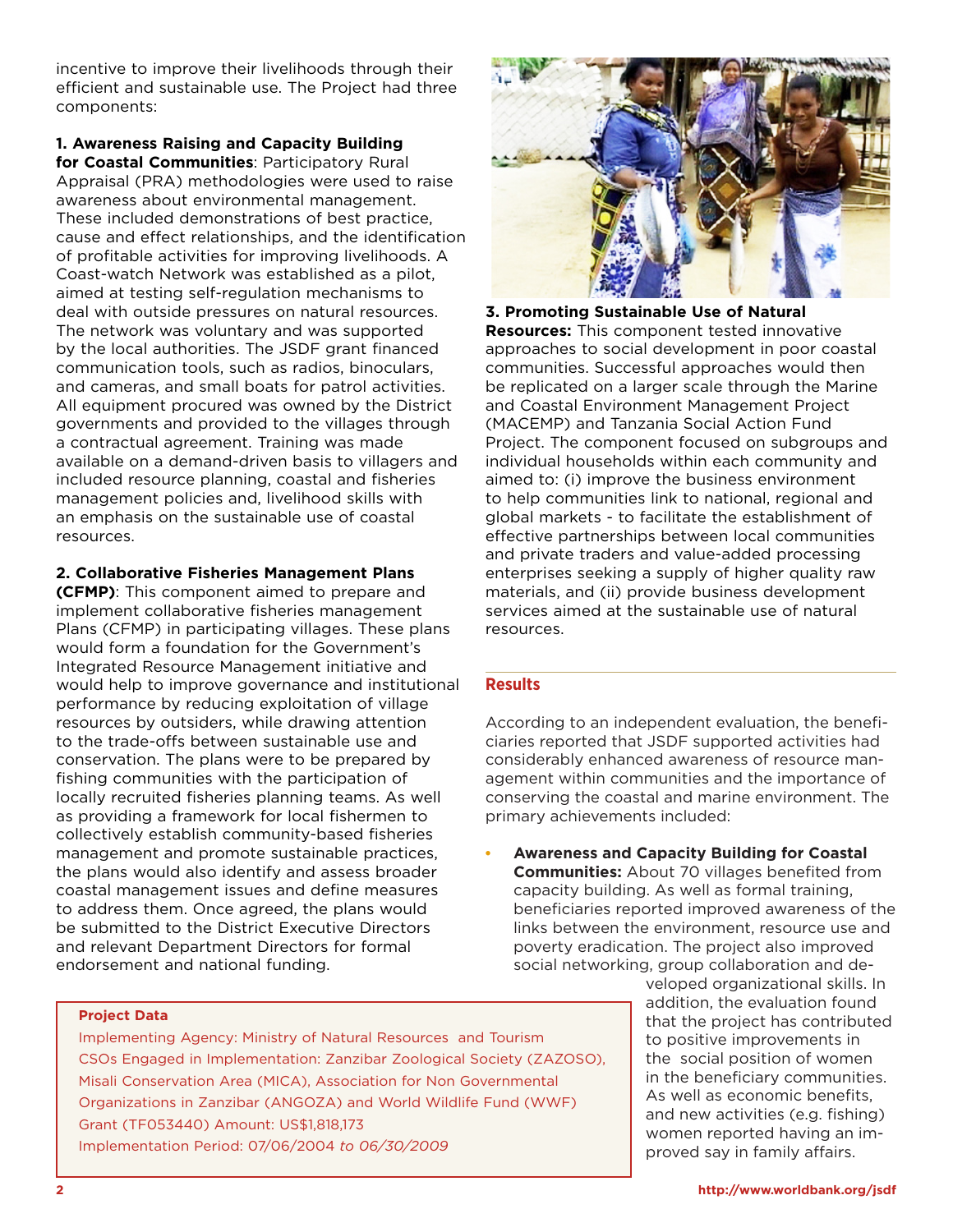- **Establishing Networks And Enterprise Support.**  This was achieved on the mainland through the establishment of a network of more than 60 successful microfinance groups, the delivery of enterprise support to over 1600 people in 106 groups and the piloting of new forms of mari-culture involving 40 groups. In Zanzibar, the project supported a total of 136 community groups (83 in Peba and 53 in Unguja). Equipment and materials were procured for 100 enterprise groups in 29 villages on the mainland. Training activities were conducted, including milk fish culture training for 91 participants from Kilwa, Mafia, and Rufiji, enterprise training for 37 participants, and livelihoods training for 64 members of women's groups. The resulting income improvements have enabled the community to build better homes, send children to schools, and purchase fishing gear and nets.
- The evaluation found that **community satisfaction was high around the community microfinance institutions - VICOBA and SACCOS**. The membership of these institutions received training in entrepreneurship, marketing, cost pricing, record keeping, organizational skills and reporting. The two institiutions have become important sources of capital for the local communities and this has lead, in turn, to increased demand for loans and for larger loans. There is also evidence that the VICOBA model (see Box 1, over) is spreading even without the seed capital provided under the project.
- **Collaborative Fisheries Management Plans (CFMP)**: The project has encouraged knowledge sharing among communities, cooperation between fishermen and the Department of Fisheries and diversification of livelihood sources. CFMP have been prepared and are now being applied in several villages/shehias in Zanzibar and on the mainland. Fourteen pilot Beach Management Areas/Collaborative Fisheries Management Areas have been established on the mainland. The development of CFMP coupled with training in fisheries law and regulations have instilled a sense of ownership of resource management among fisher communities. By-laws have also been established to ensure resource protection and conflict mitigation.
- The evaluation noted that **community empowerment was significant**, especially facilitated by the business skills credits and equipment provision. As an example, the Masoko Camp Carpentry group was granted a machine that prepares their timber. The increased income this produces has allowed them to install electricity and triple their output. **The participatory emphasis of the project** allowed beneficiaries to chose their own



On the islands of Zanzibar, seaweed farming has become an economic lifeline, providing much needed income for impoverished families. Continued growth and diversification of the industry is already making important contributions to the village economy. (Photo by Nicodemus Odhiambo Marcus, World Bank Country Office Tanzania.)

income generating activities and make applications to the project. While there were many similar successes, this aspect of the project did suffer from inadequate scrutiny and a number of enterprises reportedly received grants for ideas without a suitable market and where the beneficiaries lacked the necessary implementation capacity. Similarly, there were reports of delayed and partial delivery of requested packages and this undermined the viability of a number of ventures. The example is given of women's group in Mafia who were provided with a refrigerator and a freezer to run a food kiosk, but who had not yet been able to identify a facility with electricity. Similarly, a seaweed farming group on Tundo Island in Pemba, who had requested four boats received one which must be shared with other villages.

#### **Lessons Learned**

- **• Empowerment and Inclusion of beneficiaries-**Despite challenges initially encountered in mobilizing and formulating groups at entry, the project demonstated that community groups can generate innovative ideas, simplify access to support, turn individual challenges into collective actions, motivate late adopters, and stimulate new group activity.
- **• Investing in Training and Extension Services:** Broad-based training increases the success of interventions and provides a basis for sustainability. Training group leaders or representatives alone may not necessarily